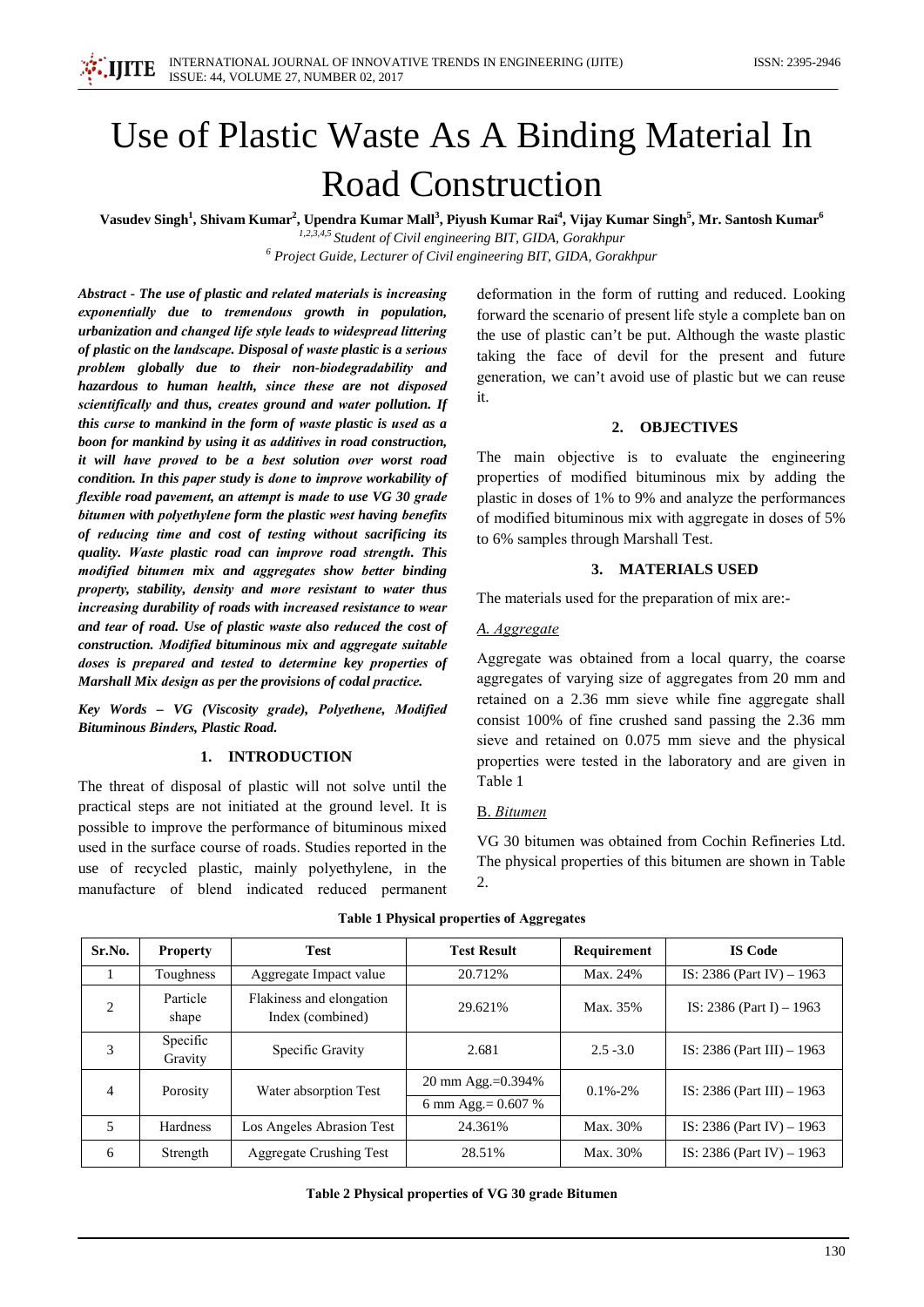

| Sr. No. | <b>Type of test Test Method</b>                   | <b>Test Result</b> | Requirement | <b>IS Code</b> |
|---------|---------------------------------------------------|--------------------|-------------|----------------|
|         | Penetration Test at $25^{\circ}$ C, 0.1 mm, 5 sec |                    | 50-70       | IS: 1203-1978  |
|         | Ductility test (cm)                               | 93                 | Min 40      | IS: 1208-1978  |
|         | Softening Point test, °C                          | 50                 | Min. 47     | IS: 1205-1978  |
|         | Specific gravity test                             | 1.01               | Min $0.99$  | IS: 1202-1978  |
|         | Viscosity test at $60^{\circ}$ C, poise           | 2689               | Min. 2400   | IS: 1206-1978  |

# C. Plastic.

The waste plastic used was polythene carry bags (less than 60 microns) collected from the nearby locality. The plastic pieces were sieved through 4.75 mm sieve and retaining at 2.36 mm sieve was collected. The properties of plastics are shown in Table 3

# D. Filler.

Stone dust was used as the filler material. The specific gravity of stone dust is 2.72.5% Stone dust was used by weight

| <b>IUPAC</b> name                | Polyethene or poly(methylene)                      |  |  |  |
|----------------------------------|----------------------------------------------------|--|--|--|
| Other name                       | Polyethene                                         |  |  |  |
| <b>Chemical formula</b>          | н                                                  |  |  |  |
| <b>Density</b>                   | 0.91–0.96 g/cm <sup>3</sup>                        |  |  |  |
| <b>Melting point</b>             | 115–135 °C (239–275 °F; 388–408 K)[1] (239–275 °F) |  |  |  |
| Magnetic susceptibility $(\chi)$ | 9.67×10-6 (HDPE, SI, 22 $^{\circ}$ C)              |  |  |  |
| <b>Monomer</b>                   | Н<br>н<br>Ethylene (ethene)                        |  |  |  |

#### **Table 3 Properties of Plastic**

# 4. EXPERIMENTAL PROGRAMME

#### A. Preparation of Modified Bituminous Binders

The collected Plastic waste was cut into small pieces as far as possible. It is clean by washing. The plastic pieces were sieved through 4.75 mm, sieve and retaining at 2.36 mm sieve was collected. Firstly, Bitumen was heated up to the temperature about  $160^{\circ}$  c-170° c which is its melting temp. Pieces were added slowly to the hot bitumen of temperature around  $160-170^{\circ}$  c. The mixture was stirred manually for about half an hour. In that time period temperature was kept constant about 160-170° c. Plastic-bitumen mixtures of different compositions were prepared for experimental procedures. The percentage of modifier varied from 1% to 9%.

# **B** Test results and discussions

Different percentages of modifier (waste plastic fibers) added to VG 30 grades of bitumen affected the physical properties of the binder in terms of penetration, softening point, ductility and viscosity which is presented in Table 4.

# 1 Penetration Test Results

The Penetration values are decreasing significantly when VG 30 grade bitumen are mixed with the modifier and this variation is much more when firstly plastic is added in bitumen. And after this when continuously increases plastic modifier by the 1% of weight, small decrement is occur in the penetration value, and after 8% this decrement is more than the previous value of penetration. Thus there is a significant decrease in penetration values for modified blends, indication the improvement in their temperature susceptibility resistant characteristics.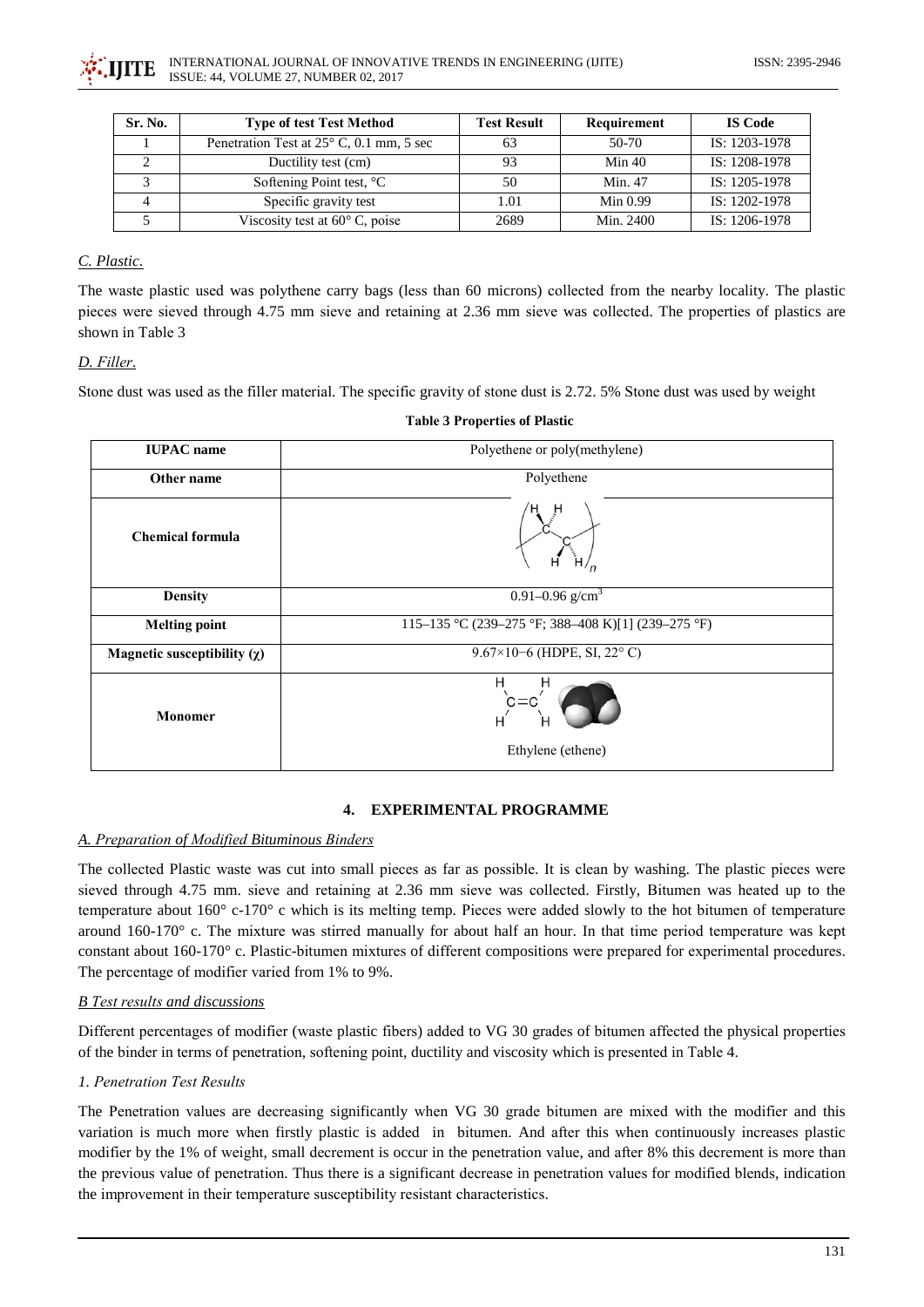

| <b>Bituminous</b><br>Binder+%Modifier | <b>Penetration</b> | <b>Ductility</b> | <b>Softening Point</b> | Viscosity at $60^\circ$ C, poise |
|---------------------------------------|--------------------|------------------|------------------------|----------------------------------|
| VG 30 Bitumen                         | 63.00              | 93.00            | 50.00                  | 2689                             |
| $VG 30+1%$                            | 56.231             | 92.522           | 50.654                 | 4430                             |
| $VG 30+2%$                            | 55.941             | 91.804           | 51.155                 | 6850                             |
| $VG 30+3%$                            | 55.253             | 91.102           | 51.822                 | 7100                             |
| $VG 30+4%$                            | 54.614             | 90.451           | 52.355                 | 7900                             |
| $VG 30+5%$                            | 54.121             | 89.784           | 52.92                  | 7200                             |
| $VG 30+6%$                            | 53.665             | 88.240           | 53.524                 | 6450                             |
| $VG 30+7\%$                           | 52.001             | 88.355           | 54.00                  | 6725                             |
| $VG 30+8\%$                           | 51.851             | 87.661           | 54.821                 | 7290                             |
| $VG 30+9%$                            | 50.555             | 86.256           | 56.757                 | 7500                             |

#### **Table 4 Properties of modified bitumen**

# 2. Softening point test results

The softening point is increase when plastic percentage is increases modifiers bitumen and this is due to the bitumen becomes increasingly viscous. Softening point of VG 30 grade bitumen, increase to more than  $55^\circ$  c by addition of 9 percent fibers. Therefore 8 percent should be the upper limit for VG 30 bitumen. The results show that lower percentage of plastic fibers can be used in road construction satisfactorily.

#### 3. Ductility test results

The binders possessing high ductility have good cementing qualities in the road surface and adhere well to aggregates. It may be seen that he ductility values for VG 30 bitumen modified with 9 percent modifiers are low compared to 8 percent modifier. The ductility values decrease with increase in percentage of modifier.

#### 4. Viscosity

When bitumen is blended with polymer, a multi phase system is formed; one such phase is rich in asphaltenes not absorbed by the polymer which enhances the viscosity by the formation of more complex internal structure. The flow behavior of a bituminous material described in terms of viscosity, exhibits Newtonian and non-Newtonian characteristics depending on the composition and source of the crude. Temperature and loading also affect the behavior describing the viscoelastic properties of the material. In VG 30 grade bitumen with viscosity of  $60^{\circ}$ C shows increase in viscosity with the increase in polymer concentration. However, Non-Newtonian behavior is observed with the decrease in viscosity as shear rate increases for polymers at 8% concentration. This non-Newtonian phenomenon is dependent on the internal structure of the Polyethylene.



Fig 1 Properties of Modified Bituminous Mix

Thus the increase in percentage of polymer decreased the penetration value. This shows that the when plastic are start adding the bitumen hardness are increases. Also

the penetration values of the bituminous mix are decreasing this is depending upon the percentage of polyethylene by weight are added. The ductility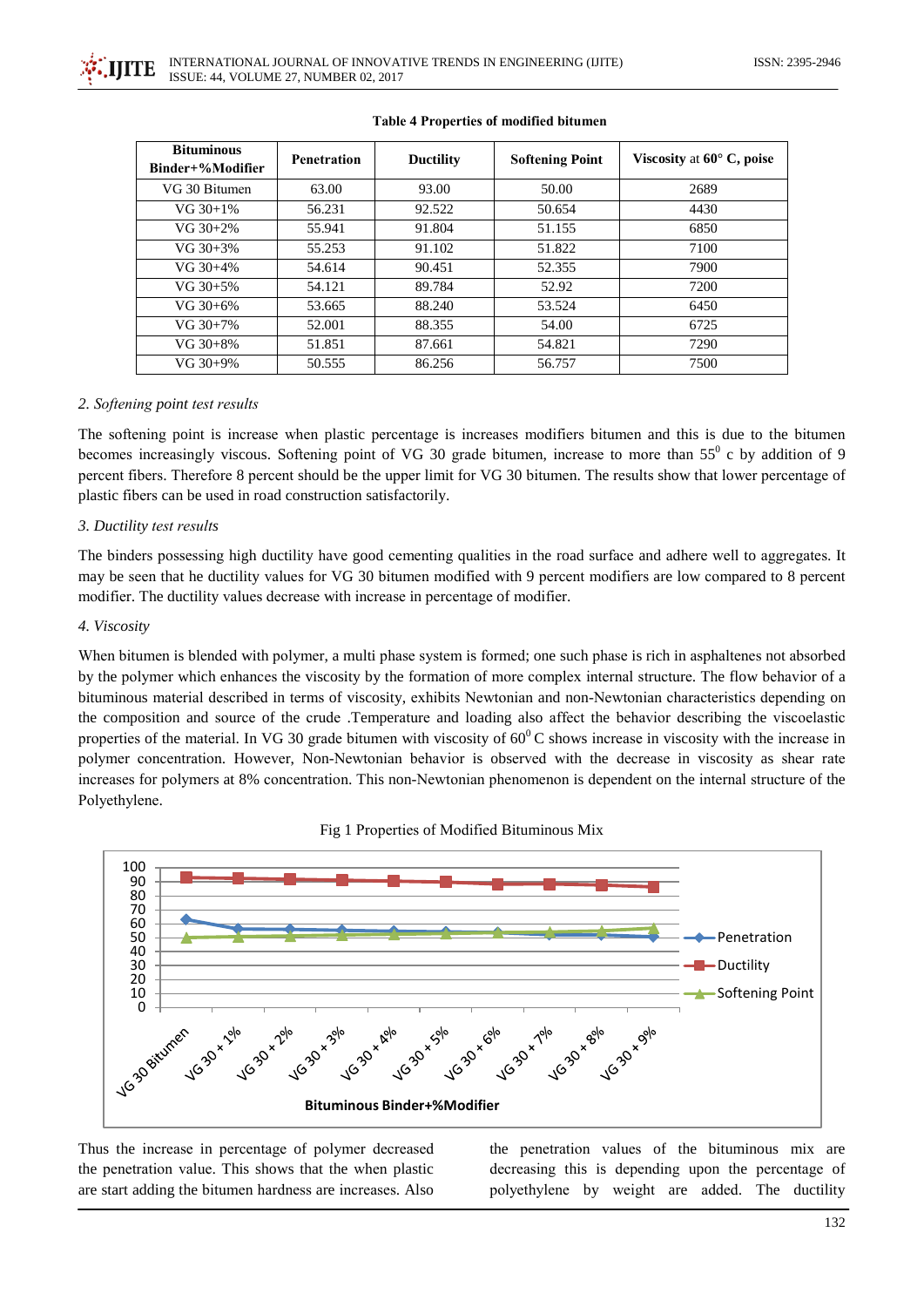decreased by the addition of plastic waste to bitumen. The decrease in the ductility value is due to binding properties of ethene monomers molecules with bitumen. The softening point of the bituminous mix is also increased by the addition of polyethylene into the bitumen. With increasing the percentage of plastic waste by weight the softening point is also increases. The increment in softening point may be due to the chemical nature of plastic waste are added. The increase in the softening point shows that there will be less bleeding during summer. So friction was reduces for the moving vehicles and on the other side, if it rains the bleedings accounts for the slippery condition. Both these adverse conditions are much reduced by plastic-bitumen blend.

# 5. MARSHALL TEST RESULTS ON **BITUMINOUS MIXES**

The Marshall stability is a measure of structural strength of a bituminous mix. Higher the stability of the mix, greater will be the strength of surfacing. From the values given in table 5 it can be seen that the Marshall stability increases when the bitumen content is increased from 5 percent to 5.5 % and then it decreases at 6% bitumen

content. The increase in stability is due to the improvements in the physical properties of bitumen and the coating of the aggregates with the plastic fibers. Here also, the Marshall Stability increased with an increase plastic percent in the bitumen content. Stability and Flow value graphically in figure 3 and 4 respectively.



Fig. 2 Testing of Marshall Specimen

| <b>Bituminous mix</b>          | VG 30 grade bitumen       |            | 8 % bitumen replaced by<br>plastic waste |            | 5 % bitumen replaced by<br>plastic waste |            |
|--------------------------------|---------------------------|------------|------------------------------------------|------------|------------------------------------------|------------|
| contain by wt. Of<br>aggregate | <b>Stability in</b><br>KN | Flow in mm | <b>Stability in</b><br>KN                | Flow in mm | <b>Stability in</b><br>KN                | Flow in mm |
| 5 percent                      | 17.18                     | 4.23       | 20.28                                    | 4.43       | 18.18                                    | 4.29       |
| 5.5 percent                    | 17.68                     | 4.40       | 21.43                                    | 4.95       | 19.85                                    | 4.73       |
| 6 percent                      | 17.61                     | 5.10       | 20.89                                    | 5.15       | 18.90                                    | 5.12       |

Table 5 Comparison between plain bitumen and modified bitumen



Fig. 2 Marshall Stability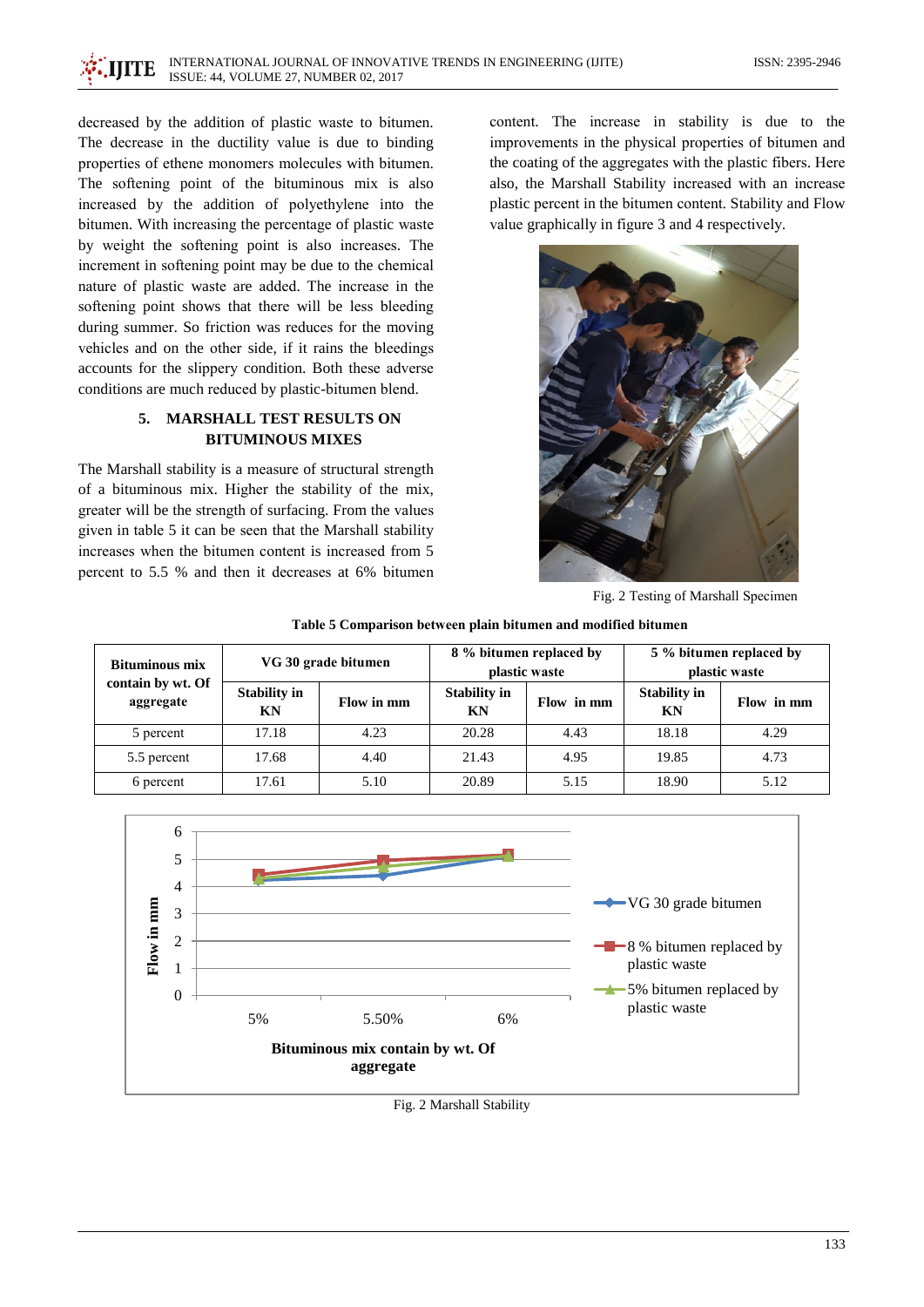

Fig 3 Flow value

#### **6. ECONOMIC ANALYSES**

A huge quantity of plastic waste has been used as modifying agents. Table 6 shows that material cost comparison analyses for 1 km. It is show that if we use 8% of plastic by weight in the bitumen we save approximately 52769 Rs. per kilometer means it reduces material cost up to 4.3%. From an environmental and economic standpoint, the use of waste plastic fibers as a bitumen-modifying agent may contribute to solving a waste disposal problem and to improving the quality of road pavements.

| Description                        | Unit | Rate/unit | For control mix |            | For modified mix |            |
|------------------------------------|------|-----------|-----------------|------------|------------------|------------|
|                                    |      | (approx.) |                 |            | sample           |            |
| Material                           |      |           | quantity        | Amount(Rs) | quantity         | Amount(Rs) |
| Aggregate                          | Ton  | 800       | 440.571         | 352456     | 428.881          | 343104     |
| Bitumen                            | Ton  | 32000     | 26.992          | 863680     | 24.831           | 794560     |
| Stone dust                         | Ton  | 350       | 23.191          | 8116.5     | 22.571           | 7899.5     |
| Plastic waste                      | Ton  | 12000     |                 |            | 2.161            | 25920      |
| Total                              |      |           |                 | 1224252.5  |                  | 1171483.5  |
| material cost                      |      |           |                 |            |                  |            |
| Total material cost reduction=4.3% |      |           |                 |            |                  |            |

**Table 6 Economic Analyses of plastic Road** 

#### 7. CONCLUSION

The addition of waste plastic in the bitumen to modify the properties of bitumen and this modified bitumen shows good result when compared to standard results. The properties of bitumen such as penetration softening point improved with the addition of the waste plastic and ductility value decreases with increase in percentage of plastic modifier, but the rate of decrease is less after addition more than 8% of the plastic waste. The optimum content of waste plastic to be used is between the ranges of 5% to 10%. Due to addition of plastic problems like bleeding are reduce in hot temperature region.

Plastic has property of absorbing sound, which also help in reducing the sound pollution of heavy traffic. The waste plastics thus can be put to use and it ultimately improves the quality and performance of road. The plastic roads are good tensile strength, less in rutting, better in durability in comparison to the ordinary road and the total material cost of the project is reduced. Therefore modified bituminous materials can bring real benefits to highway construction, maintenance, in terms of better and longer lasting roads, and savings in total road life costing.

#### **REFERENCES**

- [1] IS: 1202-1978, "Methods for testing tar and bituminous materials: determination of specific gravity".
- [2] IS: 1203-1978, "Methods for testing tar and bituminous materials: determination of penetration".
- [3] IS: 1205-1978, "Methods for testing tar and bituminous materials: determination softening point".
- [4] IS: 1206-1978, "Methods for testing tar and bituminous materials: determination of viscosity".